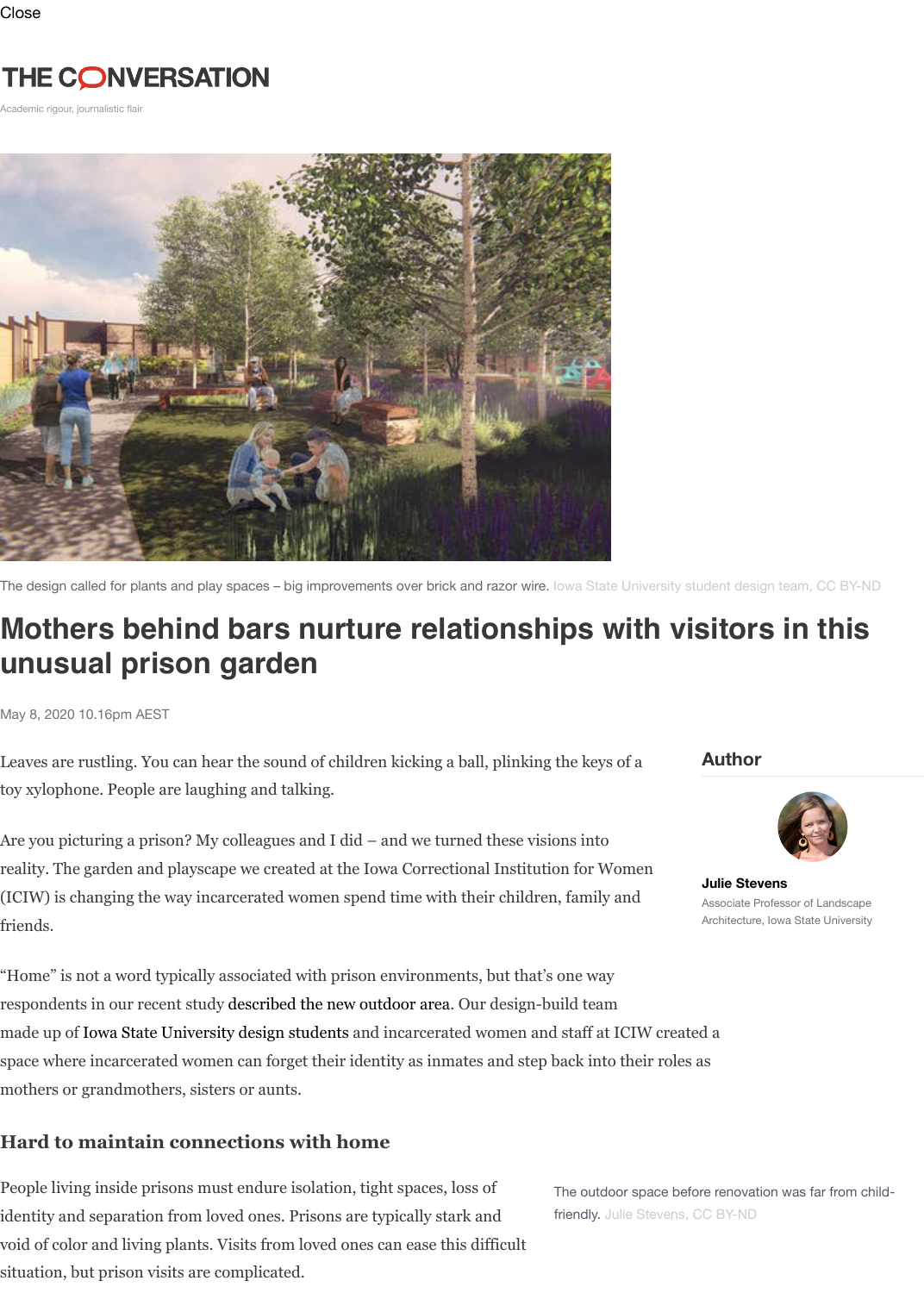prison. Forty-eight percent of women in federal correctional facilities and 55% in state prisons are mothers of children under the age of 18. Chi[ldren of incarcerated parents are at inc](https://doi.org/10.1007/978-3-319-16625-4)[reased risk of](https://www.urban.org/sites/default/files/publication/89601/parent-child_visiting_practices_in_prisons_and_jails.pdf) themselves becomi[ng incarcerated, struggling with mental hea](https://doi.org/10.1037/a0020279)lth and performing poorly in school. They also tend to display behavioral issues and feelings of shame and abandonment.

When my students and I started working with the Iowa Correctional Institution for Women in 2011, our task was seemingly simple: beautify the grounds. The warden wanted calm inmates. These goals were linked – and I can happily say we've achieved both.

[But from the start, one project felt most significant to me – creating a nurturing outdoor space where](https://doi.org/10.1177/0093854815613528) mothers could build and maintain those incredibly important relationships with their children.

## **[Adding nature within prison walls](https://www.aecf.org/resources/a-shared-sentence/)**

Research suggests that natural environments can help mitigate stress and offer other psychological benefits.

The original outdoor visiting space consisted of brick and razor wire. As landscape architects, my team used environmental psychology and therapeutic landscape theories to carefully design active and passive spaces surrounded by gardens[. Our aim was to emp](https://doi.org/10.3368/lj.37.1.55)loy the benefits of nature to improve connections between an incarcerated individual and her loved ones.

We took participatory design theories to heart, putting the power of design in the hands of incarcerated women. Lauren Dietz, CC BY-ND

Through participatory design, we honored the needs and desires of the incarcerated women by including them as the most know[ledgeable members of the](https://doi.org/10.1016/0272-4944(95)90001-2) [design team. With penci](https://plantsolutions.com/documents/HealthSettingsUlrich.pdf)ls and play dough in hand, [resident designers and their child visitors explicitly described what they wanted: a garden that felt a](https://doi.org/10.3390/ijerph15122668)nd looked like home or a park.

The f[inished garden includes a c](https://doi.org/10.1177/0013916589215001)ircu[lar walk wide enough f](https://www.workman.com/products/therapeutic-gardens)or two tricycles or wheelchairs to pass comfortably. Play equipment like the tulip spinners provide a fun way for kids to release energy and are a great conversation piece for observers. We installed more comfortable seating where residents and visitors can take advantage of the positive natural distractions of colorful plants and rustling Quak[ing Aspen](http://creativecommons.org/licenses/by-nd/4.0/) leaves.

Asked to draw their favorite part children shared their love for the Stevens, CC BY-ND